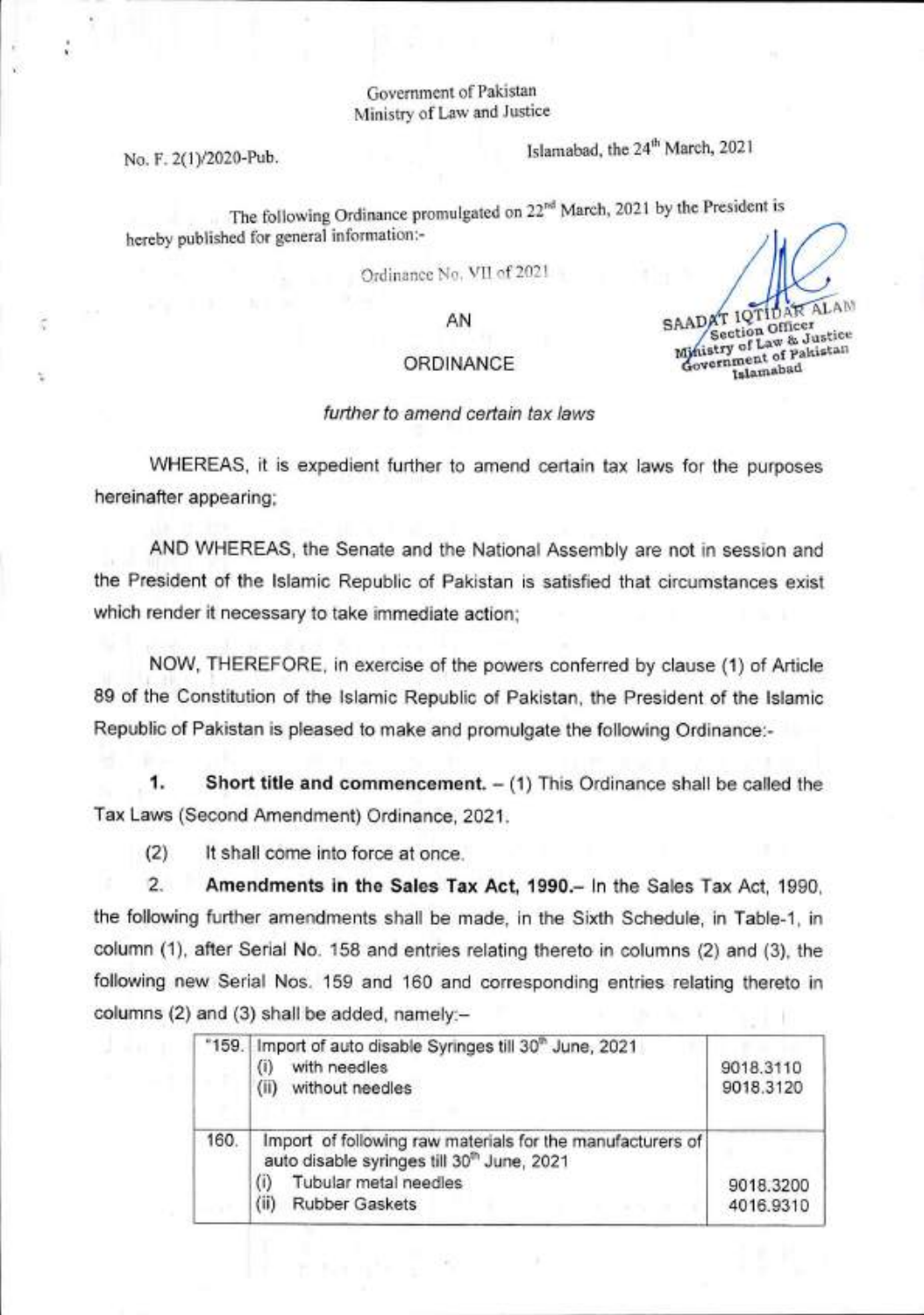**3. Amendments in the Income Tax Ordinance, 2001 (Ordinance XLIX of 2001). — In the Income Tax Ordinance, 2001 (XLIX of 2001), the following further amendments shall be made, namely: -** 

- **(1) in section 2, in clause (29C), sub-clause (b) shall be omitted;**
- **(2) section 23A shall be omitted;**
- **(3) in section 57,—** 
	- $(a)$ in sub-section (4), the expression "23A" shall be omitted; and
		- **in sub-section (5), the expression "23A" shall be omitted;**   $(b)$
- **(4) in section 61, in sub-section** (1),
	- **after the word "donation", the expression ", voluntary contribution or**  AND ADVISE MARCHINE **subscription" shall be inserted;**
	- **in clause (c), for the full stop at the end, the expression "or any**  person eligible for tax credit under section 100C of this Ordinance; **or" shall be substituted; and**
	- **after clause (c), amended as aforesaid, the following new clause (d) shall be added, namely::.** 
		- **"(d) entities, organizations and funds mentioned in the Thirteenth Schedule to this Ordinance.";**
- **(5) section 64C shall be omitted;**
- **(6) section 65C shall be omitted;**
- **(7) after section 65E, the following new sections shall be inserted, namely:-**

**"65F Tax credit for certain persons.- (1) Income of following taxpayers shall be allowed a tax credit equal to one hundred per cent of the tax payable under any provisions of this Ordinance including minimum and final taxes for the period, to the extent, upon fulfillment of conditions and subject to limitations detailed as under: -** 

- **persons engaged in coal mining projects in Sindh** supplying coal exclusively to power generation projects;
- (b) a startup as defined in clause (62A) of section 2 for the tax year in **which the startup is** certified by the Pakistan **Software Export Board and the next following two tax years;**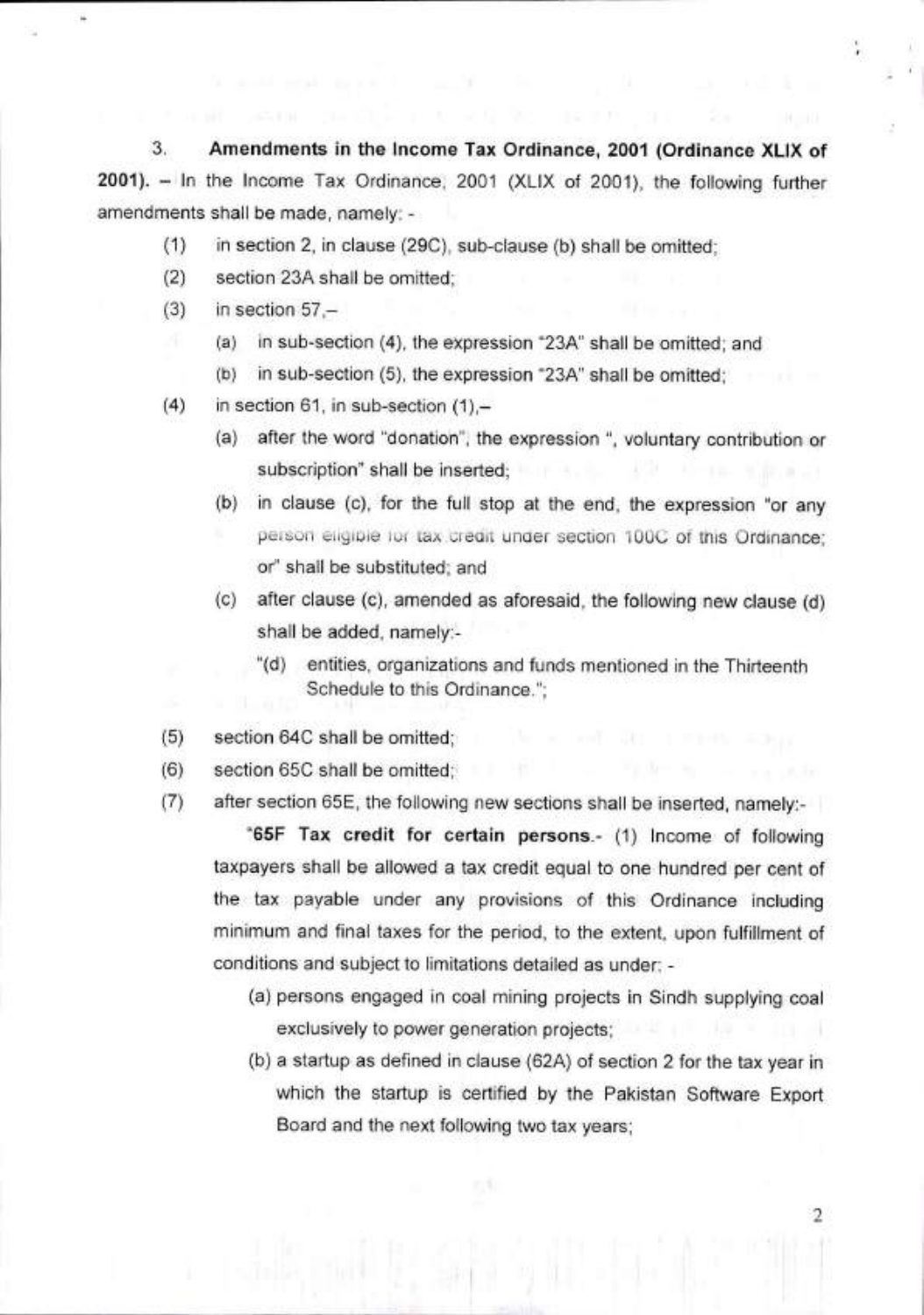(c) persons deriving income from exports of computer software or IT services or IT enabled services upto the period ending on the 30th day of June, 2025:

Provided that eighty per cent of the export proceeds is brought into Pakistan in foreign exchange remitted from outside Pakistan through normal banking channels.

Explanation.- For the purpose of this clause, —

- "IT services" include software development, software maintenance, system integration, web design, web development, web hosting and network design; and
- "IT enabled services" include inbound or outbound call centres, medical transcription, remote monitoring, graphics design, accounting services, HR services, telemedicine centers, data entry operations, locally produced television programs and insurance claims processing.

(2) The tax credit under sub-section (1) shall be available subject to fulfillment of the following conditions, namely:-

(a) return has been filed;

- (b) tax required to be deducted or collected has been deducted or collected and paid;
- (c) withholding tax statements for the immediately preceding tax year have been filed; and
- (d) sales tax returns for the tax periods corresponding to relevant tax year have been filed:

Provided that nothing contained in this section shall preclude the applicability of section 214C or section 177.

**65G Tax credit for specified industrial undertakings.-** (1) When making certain eligible capital investments as specified in sub- section (2), the eligible taxpayers defined in sub-section (3) shall be allowed to take an investment tax credit of twenty-five percent of the eligible investment amount, against tax payable under the provisions of this Ordinance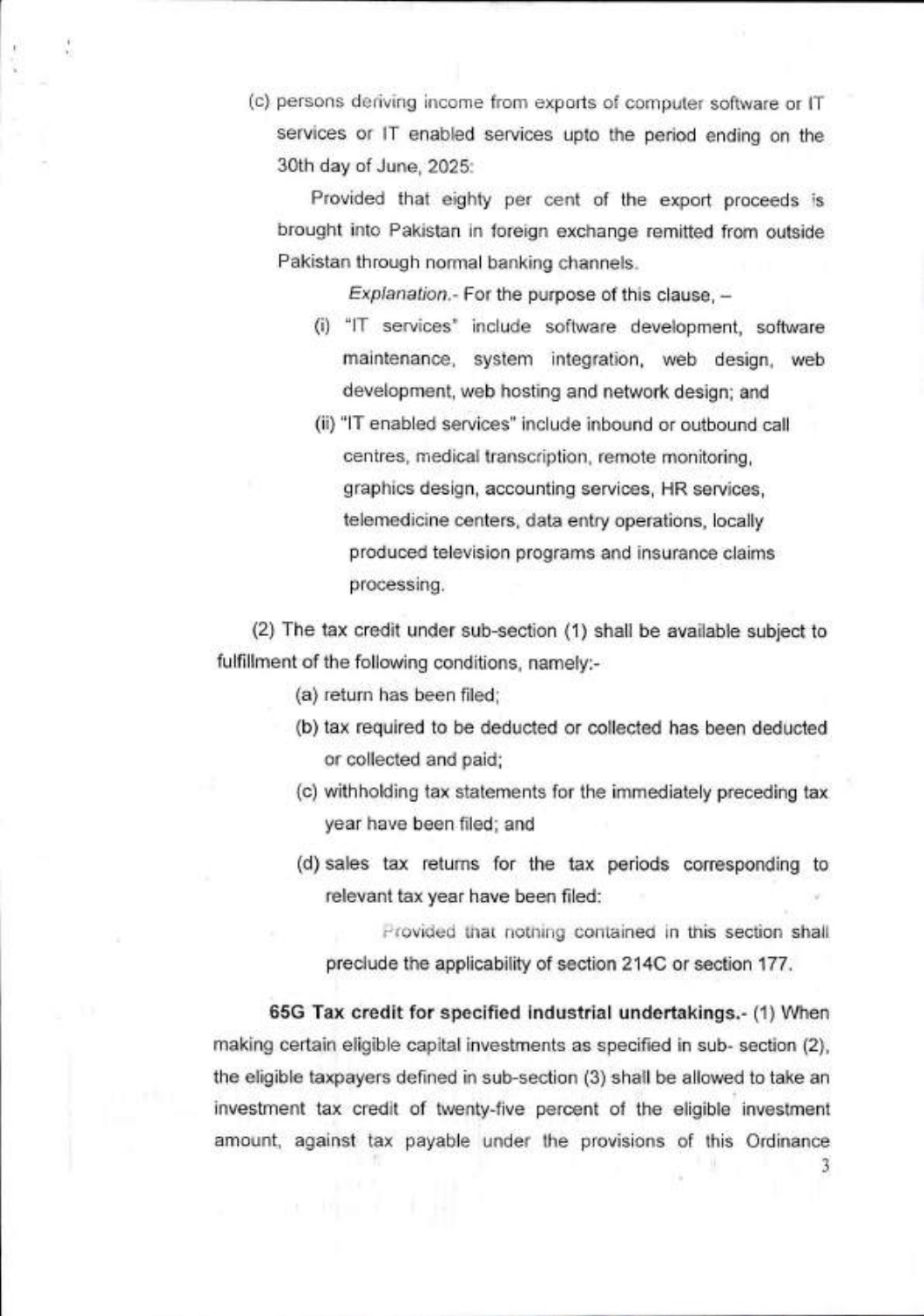including minimum and final taxes. The tax credit not fully adjusted during the year of investment shall be carried forward to the subsequent tax year subject to the condition that it may be carried forward for a period not exceeding two years.

(2) For the purposes of this section, the eligible investment means investment made in purchase and installation of new machinery, buildings, equipment, hardware and software, except self-created software and used capital goods.

- (3) For the purpose of this section, eligible person means -
	- (a) green field industrial undertaking as defined in clause (27A) of section 2 engaged in —
		- (i) the manufacture of goods or materials or the subjection of goods or materials to any process which substantially changes their original condition; or

ship building:

Provided that the person incorporated between the 30<sup>th</sup> day of June, 2019 and the 30<sup>th</sup> day of June, 2024 and the person is not formed by the splitting up or reconstitution of an undertaking already in existence or by transfer of machinery, plant or building from an undertaking established in Pakistan prior to commencement of the new business and is not part of an expansion project; and

incustinal undertaiding set up by the 30<sup>th</sup> day of June 2023.  $(1)$ and engaged in the manufacture of plant, machinery, equipment and items with dedicated use (no multiple uses) for generation of renewable energy from sources like solar and wind, for a period of five years beginning from the date such industrial undertaking is set up.";

4

(8) for section 100C, the following shall be substituted, namely:—

**"100C. Tax credit for charitable organizations.—** (1) The persons mentioned in sub-section (2) shall be allowed a tax credit equal to one hundred percent of tax payable under any of the provisions of this Ordinance including minimum and final taxes in respect of incomes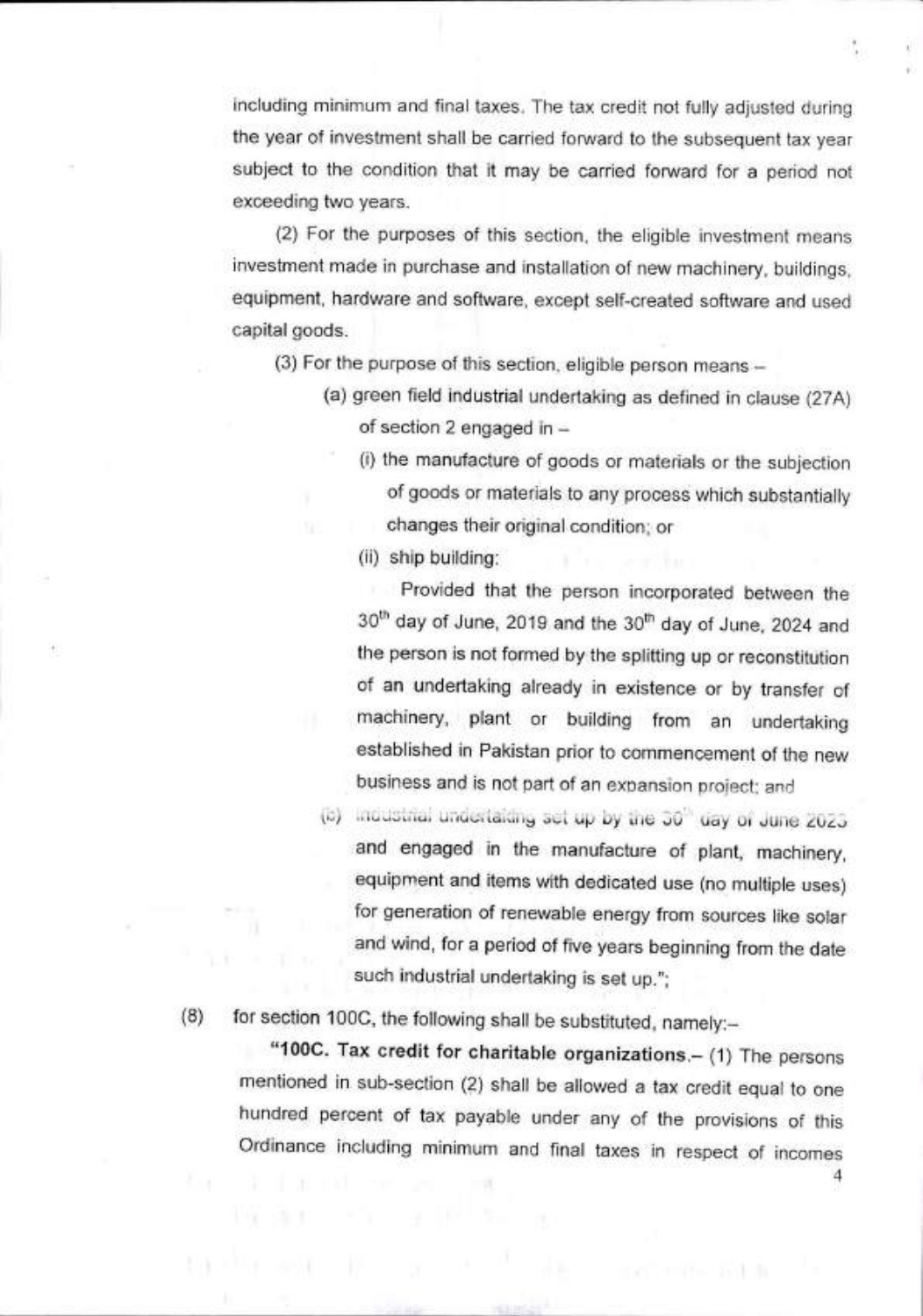mentioned in sub-section (3) subject to the conditions and limitations laid down in sub-section (4).

(2) The provisions of this section shall apply to the following persons, namely:—:

- persons specified in Table II of clause (66) of Part I of the Second Schedule to this Ordinance;
- (b) a trust administered under a scheme approved by the Federal Government and established in Pakistan exclusively for the purposes of carrying out such activities as are for the welfare of ex-employees and serving personnel of the Federal Government or a Provincial Government or armed forces including civilian employees of armed forces and their dependents where the said trust is administered by a committee nominated by the Federal Government or a Provincial Government;
- a trust;
- (d) a welfare institution registered with Provincial or Islamabad Capital Territory (ICT) social welfare department;
- a not for profit company registered with the Securities and Exchange Commission of Pakistan under section 42 of the Companies Act, 2017;
- a welfare society registered under the provincial or Islamabad Capital Territory (ICT) laws related to registration of co-operative societies;
- (g) a waqf registered under Mussalman Waqf Validating Act, 1913 (VI of 1913) or any other law for the time being in force or in the instrument relating to the trust or the institution;
- (h) a university or education institutions being run by nonprofit organization existing solely for educational purposes and not for the purposes of profit;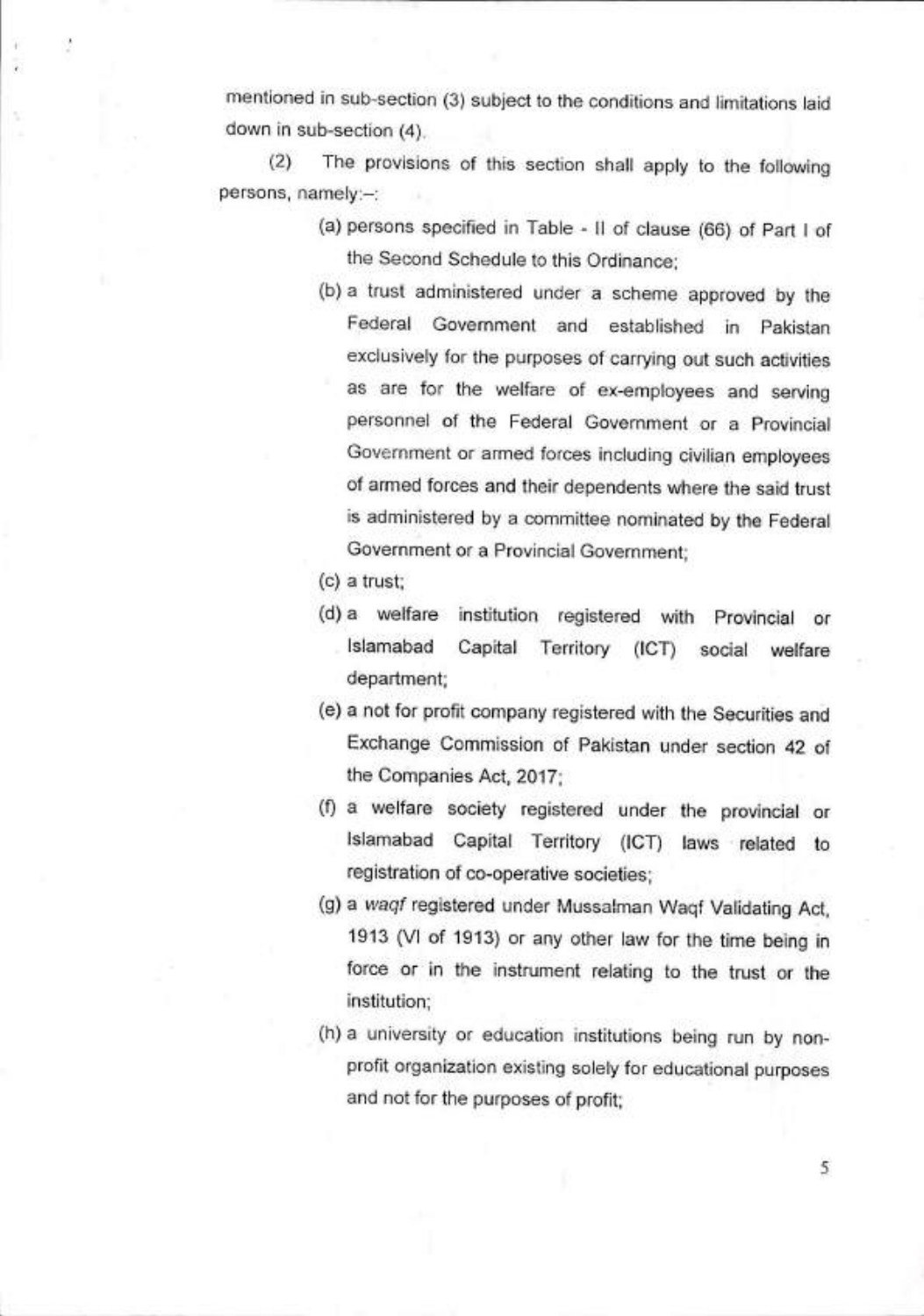- a religious or charitable institution for the benefit of public registered under any law for the time being in force; and
- (i) international non-governmental organizations (INGOs) approved by the Federal Government.
- (3) The following income is eligible for tax credit, namely:—
- income from donations, voluntary contributions and subscriptions;
- income from house property;
	- (c) income from investments in the securities of the Federal Government;
		- (d) profit on debt from scheduled banks and microfinance banks;
		- grant received from Federal, Provincial, Local or foreign Government;
		- (1) so much of the income chargeable under the head "income from business" as is expended in Pakistan for the purposes of carrying out welfare activities:

Provided that in the case of income under the head "income from business", only so much of such income shall be eligible for tax credit under this section that bears the same proportion as the said amount of business income bears to the aggregate of income from all sources; and

(g) any income of the persons mentioned in clauses (a), (b) and (h) of sub-section (2) of this section.

(4) Eligibility for tax credit shall be subject to the following conditions, namely:-

- return has been filed;  $(a)$
- $(b)$ tax required to be deducted or collected has been deducted or collected and paid;
- withholding tax statements for the relevant tax year  $(c)$ have been filed;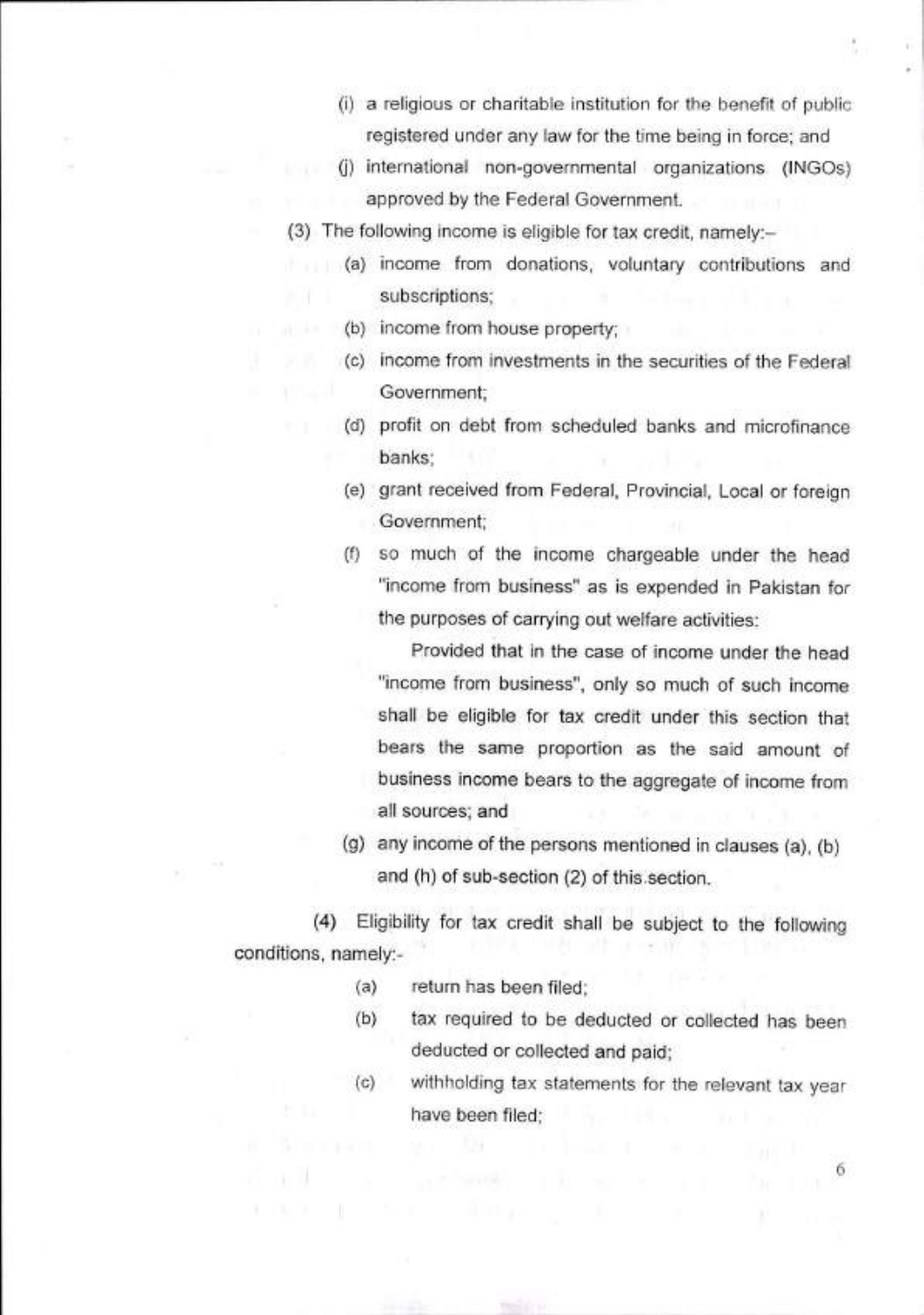the administrative and management expenditure  $(d)$ does not exceed 15% of the total receipts:

> Provided that clause (d) shall not apply to a nonprofit organization, if-

- (I) charitable and welfare activities of the nonprofit organization have commenced for the first time within last three years; or
- (ii) total receipts of the non-profit organization during the tax year are less than one hundred million Rupees;
- approval of Commissioner has been obtained as per  $(e)$ requirement of clause (36) of section 2:

Provided that the condition of approval in respect of persons mentioned in Table — II of clause (66) of Part I of the Second Schedule to this Ordinance, shall take effect from the first day of July, 2022 and the requirements of clause (36) of section 2, shall not be applicable for earlier years;

 $(f)$ none of the assets of trusts or welfare institutions. confers, or may confer, a private benefit to the donors or family, children or author of the trust or his descendants or the maker of the institution or to any other person:

> Provided that where such private benefit is conferred, the amount of such benefit shall be added to the income of the donor; and

 $(q)$ 

a statement of voluntary contributions and donations received in the immediately preceding tax year has been filed in the prescribed form and manner.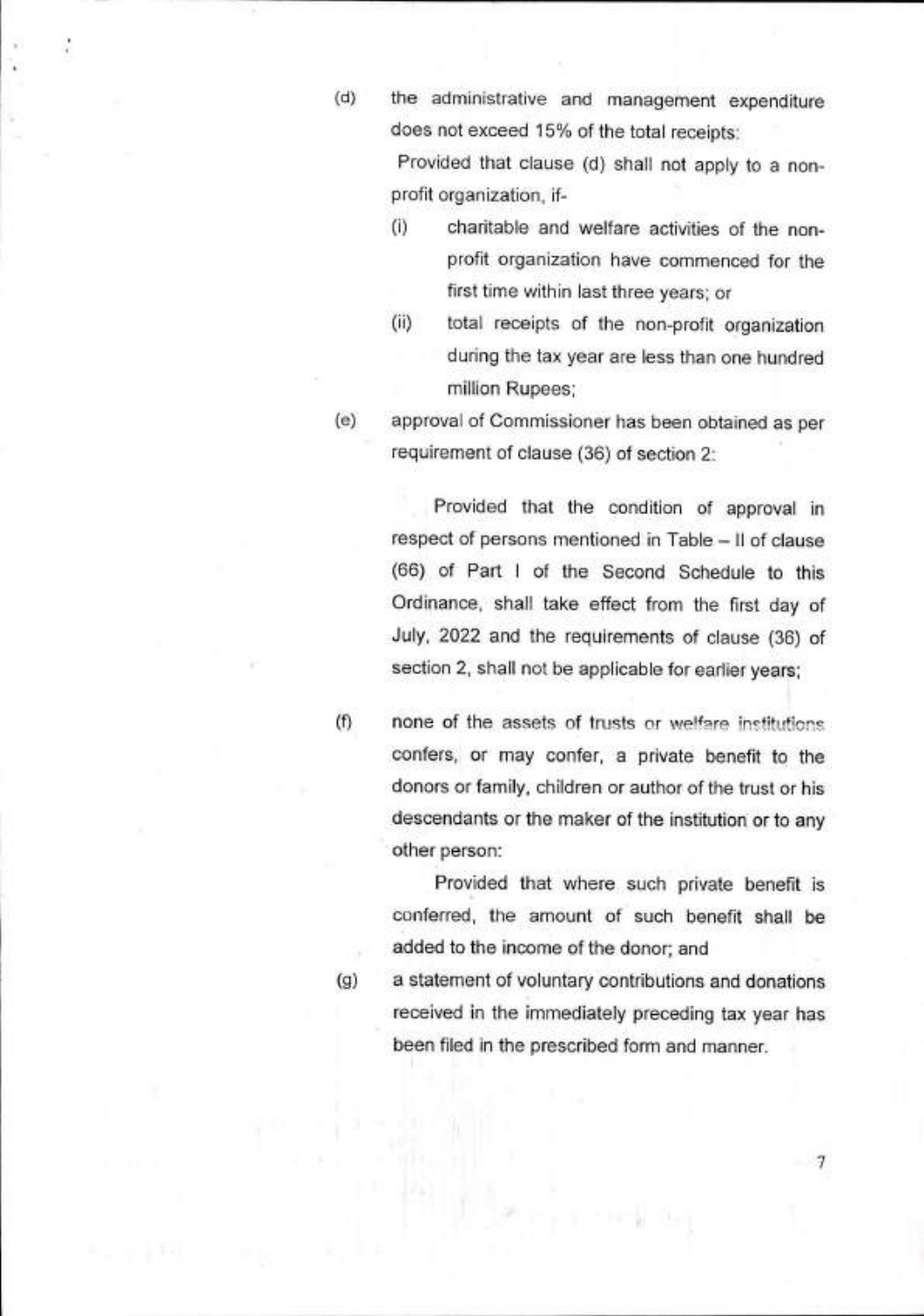Notwithstanding anything contained in sub-section (1), surplus funds of organizations to which this section applies shall be taxed at a rate of ten percent.

 $(6)$ For the purpose of sub-section (5), surplus funds mean funds or monies —

- (a) not spent on charitable and welfare activities during the tax year;
- (b) received during the tax year as donations, voluntary contributions, subscriptions and other incomes;
- $(c)$ which are more than twenty-five percent of the total receipts of the non-profit organization received during the tax year; and
- (d) are not part of restricted funds.

Explanation.- For the purpose of this clause, "restricted funds" mean any fund received by the organization but could not be spent and treated as revenue during the year due to any obligation placed by the donor or funds received in kind.";

in section 152, in sub-section (1E), for the expression "on the income of  $(9)$ the non-resident company arising out of such capital gain", the expression "in respect of persons and income mentioned therein" shall be substituted;

in section 182, in sub-section (1), in the Table, in column (1),  $\_$  $(10)$ 

(a) against S. No. 1, in column (3), in the proviso and before the explanation, for the full stop at the end, a colon shall be substituted and thereafter the following new provisos shall be added, namely:—

"Provided further that if taxable income is up-to eight hundred thousand Rupees, the minimum amount of penalty shall be five thousand Rupees:

Provided also that the amount of penalty shall be reduced by 75%, 50% and 25% if the return is filed within one, two and three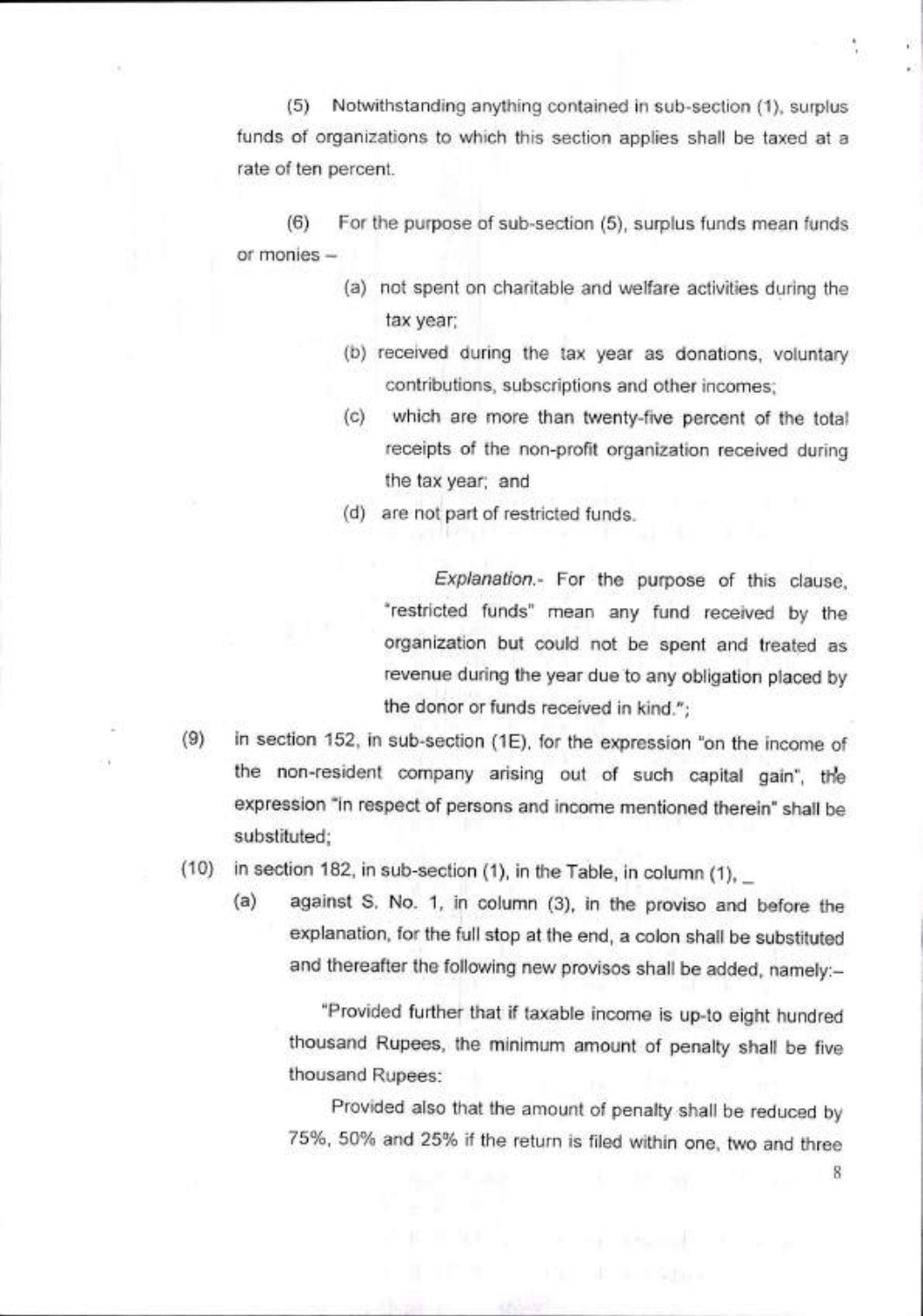months respectively after the due date or extended due date of filing of return as prescribed under the law.";

(b) against S. No. 1A, in column (3), for the full stop at the end, a colon shall be substituted and thereafter the following proviso shall be added namely: -

"Provided that where it stands established that no tax was required to be deducted or collected during the relevant period, minimum amount of penalty shall be ten thousand Rupees.";

 $(c)$  against S. No.  $6, -$ 

7

 $(i)$  in column  $(2)$ ,-

- (1) after the word "tax", occurring for the first time, the expression "paid is" shall be inserted; and
- (II) the expression "is paid" shall be omitted; and
- (ii) in column (3), for the full stop at the end, a colon shall be substituted and thereafter the following proviso shall be added, namely: -

"Provided that no penalty shall be imposed to the extent of the tax shortfall occurring as a result of the taxpayer taking a reasonably arguable position on the application of this Ordinance to the taxpayer's position.";

- (d) against S. No. 10,—
	- (i) in column (3), for the figure "100%", the figure "50%" shall be substituted; and
	- in column (4), for the expression "and general", the expression "114A, 118" shall be substituted;
- (e) against S. No. 11, in column (3), for the words "one hundred" the word "fifty" shall be substituted;
- $(1)$  against S. No. 15, for the entries in column  $(4)$ , the expression "Division II or Division III of Part V of Chapter X or Chapter XII" shall be substituted;
- $(q)$  against S. No. 16, $-$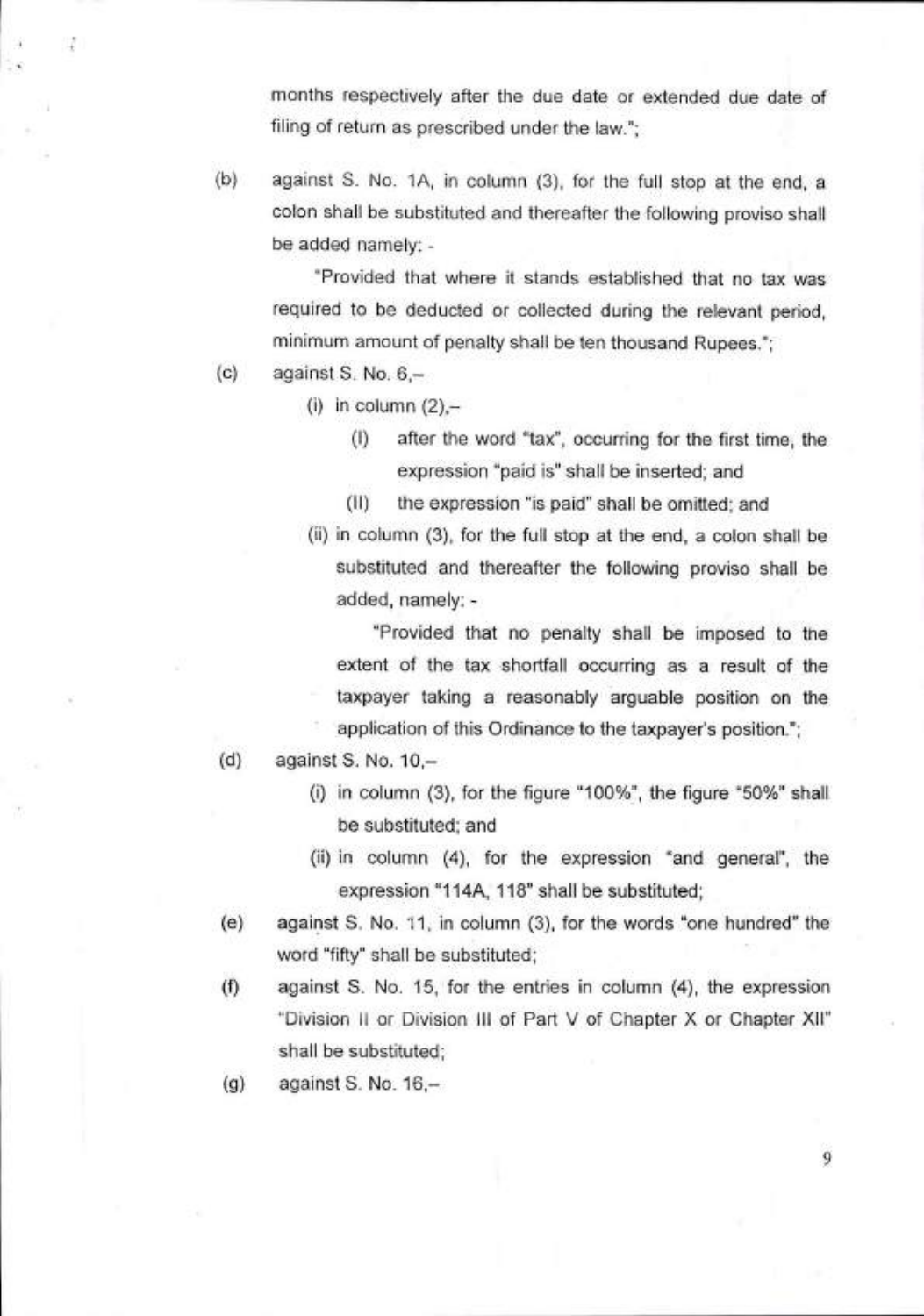- (i) in column (2), after the letters "NTN", the expression "or business licence" shall be inserted; and
- (H) in column (4), after the figure "181C", the expression "and 181D" shall be added;
- S. No. 19 and entries relating thereto shall be omitted;  $(h)$
- $(i)$ S. No. 20 and entries relating thereto shall be omitted;
- (11) in the Second Schedule,
	- $(a)$  in Part I,  $$ 
		- in clause (57), in sub-clause (1), paragraph (iii) shall be  $(i)$ omitted:
		- clauses (61), (64A), (64B), (64C) and (65) shall be omitted;  $(ii)$ 
			- in clause (66), in the Table 1, in column (1), after S. No. xxxvi  $(iii)$ and entries relating thereto in column (2), following new entry shall be added, namely:—

"(xxxvii) Islamic Naya Pakistan Certificates Company Limited (INPCCL).";

- clauses (72A) and (74) shall be omitted;  $(iv)$
- for clause (75), the following shall be substituted, namely:-  $(v)$

"(75) Any profit on debt and capital gains derived by any agency of foreign Government or any non-resident person approved by the Federal Government for the purpose of this clause from debt and debt instruments approved by the Federal Government.";

- clauses (90), (90A), (91), (98), (100), (101), (103C), (104), (105), (105A), (110B), (110C) and (114) shall be omitted;
- (vii) for clause (126B), the following shall be substituted, namely:-

"(126B) Profits and gains derived by a refinery -

**CONTRACTOR** 

220 100 00 000 000 100 000 100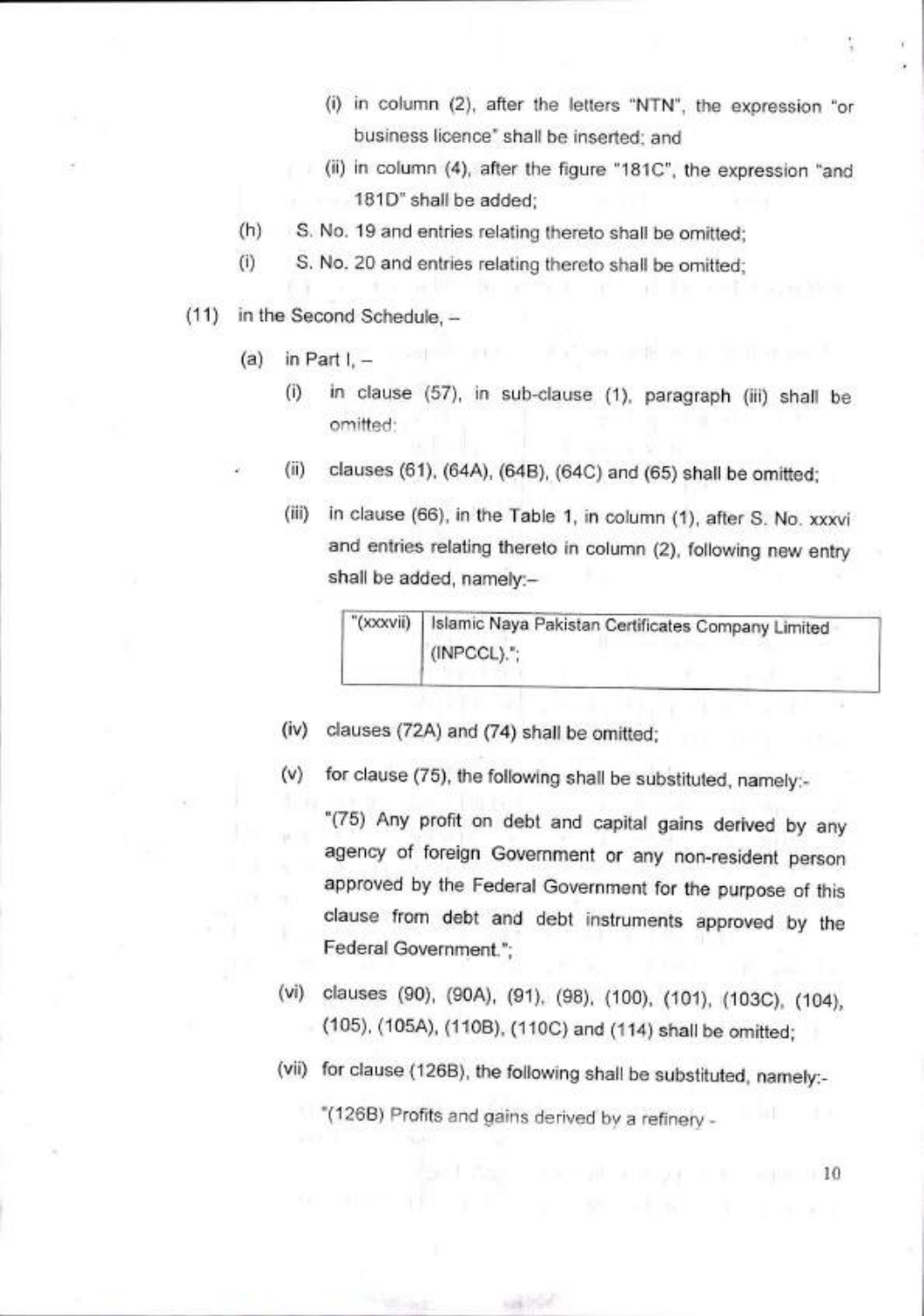- (a) from new deep conversion refinery of at least 100,000 barrels per day for which approval is given by the Federal Government before the 31<sup>st</sup> day of December, 2021; or
- (b) for the purpose of upgradation, modernization or expansion project of any refinery existing on the date of commencement of the Income Tax (Second Amendment) Ordinance, 2021 for which such refinery makes undertaking to the Federal Government in writing before the 31<sup>st</sup> day of December, 2021.";
- (viii) clauses (126BA), (126G), (126I),(126O) and (131) shall be omitted;
- (ix) in clause (132), in sub-clause (c), in the fifth proviso, for the full stop at the end, a colon shall be substituted and thereafter the following new proviso shall be added, namely:-

"Provided further that no exemption under this clause shall be available to persons, who enter into agreement or to whom letter of intent is issued by Federal or Provincial Government for setting up an electric power generation project in Pakistan after the 30<sup>th</sup> day of June, 2021."; and

- clauses (132A), (132B), (133), (135A), (136), (141), (143), (146) and (148) shall be omitted;
- (b) in Part  $II$ , $-$ 
	- $(i)$ clauses (2), (3), (3B), (5B), (13), (18B), (24AA) shall be omitted;
	- in clause (24D), after the expression "retailers of" the  $(ii)$ expression "locally manufactured mobile phones," shall be inserted; and
	- $(iii)$ clauses (28A) and (28B) shall be omitted;
- $(c)$  in Part III,-

and the count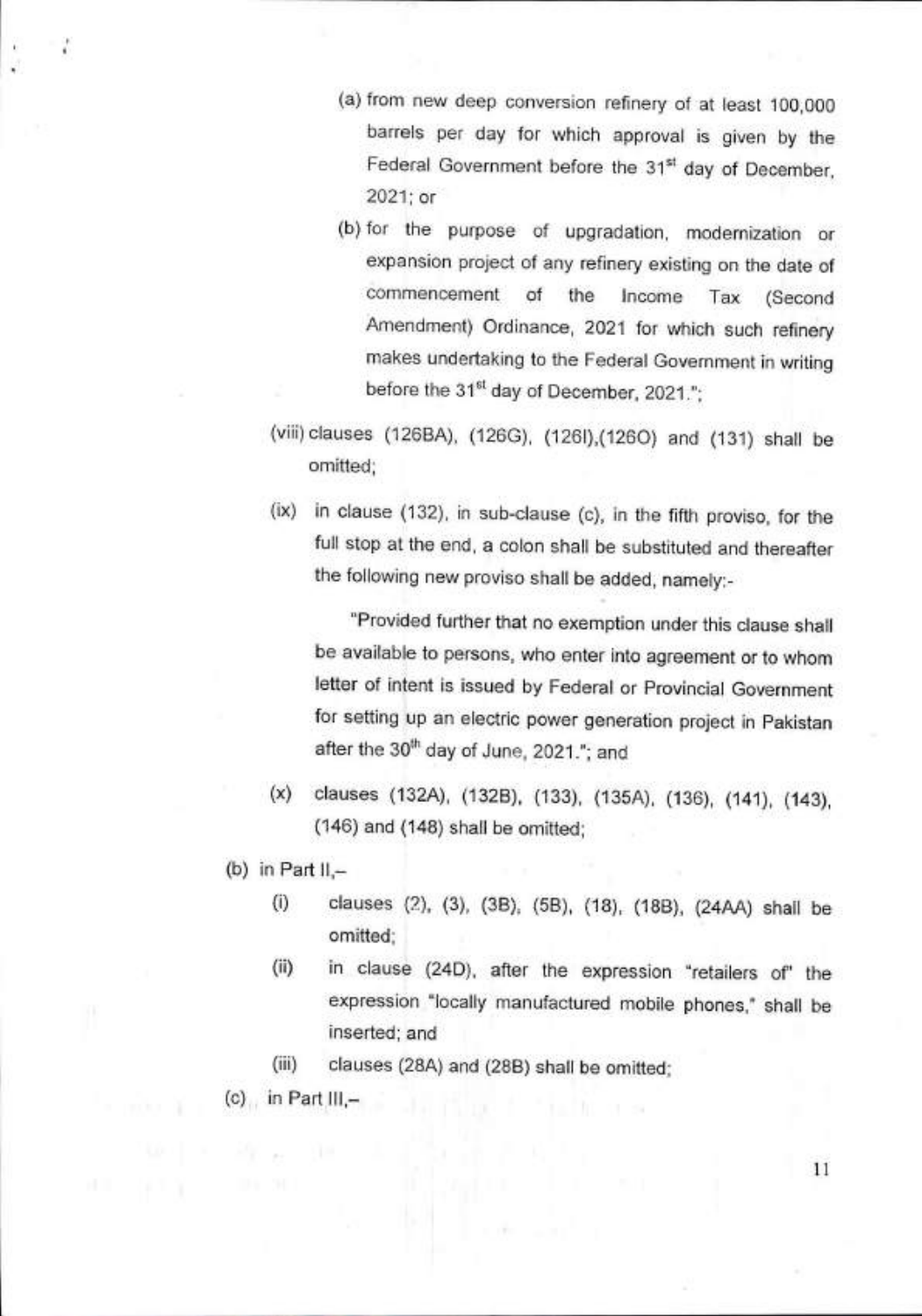- $(i)$ clauses (2), (7) and (8) shall be omitted;
- in clause (9), for the full stop at the end, a colon shall be  $(ii)$ substituted and thereafter the following new proviso shall be added, namely:-

"Provided that exemption under this clause shall continue to remain available to such projects which commence on or before the 30<sup>th</sup> day of June, 2024." and

(iii) in clause (9B), for the full stop at the end, a colon shall be substituted and thereafter the following new proviso shall be added, namely:-

"Provided that exemption under this clause shall continue to remain available to such projects which commence on or before the 30<sup>th</sup> day of June, 2024."; and

(d) in Part IV, clause (2) shall be omitted;

(12) in the Third Schedule,—

- in Part 1, in the Table, in the first column, against S, No. IV, entry (a) **in the second column shall be arritted; pro**
- $(b)$  in Part II,-
	- (I) in the heading, the expression "23A" shall be omitted; and
	- (II) in paragraph (2), the expression "section 23A and" shall be omitted;
- (13) in the Fifth Schedule,—
	- (a) in Part II, rule 4 shall be omitted;
- (14) after the Twelfth Schedule, the following new Schedule shall be added, namely: -

| "THE THIRTEENTH SCHEDULF |  |
|--------------------------|--|
|--------------------------|--|

| S.No | Name                                                                                                                                               |
|------|----------------------------------------------------------------------------------------------------------------------------------------------------|
| (1)  | (2)                                                                                                                                                |
| 1.   | any Sports Board or institution recognised by the Federal Government for<br>the purposes of promoting, controlling or regulating any sport or game |
| 2.   | The Citizens Foundation.                                                                                                                           |
| 3    | Fund for Promotion of Science and Technology in Pakistan.                                                                                          |

**Commentary**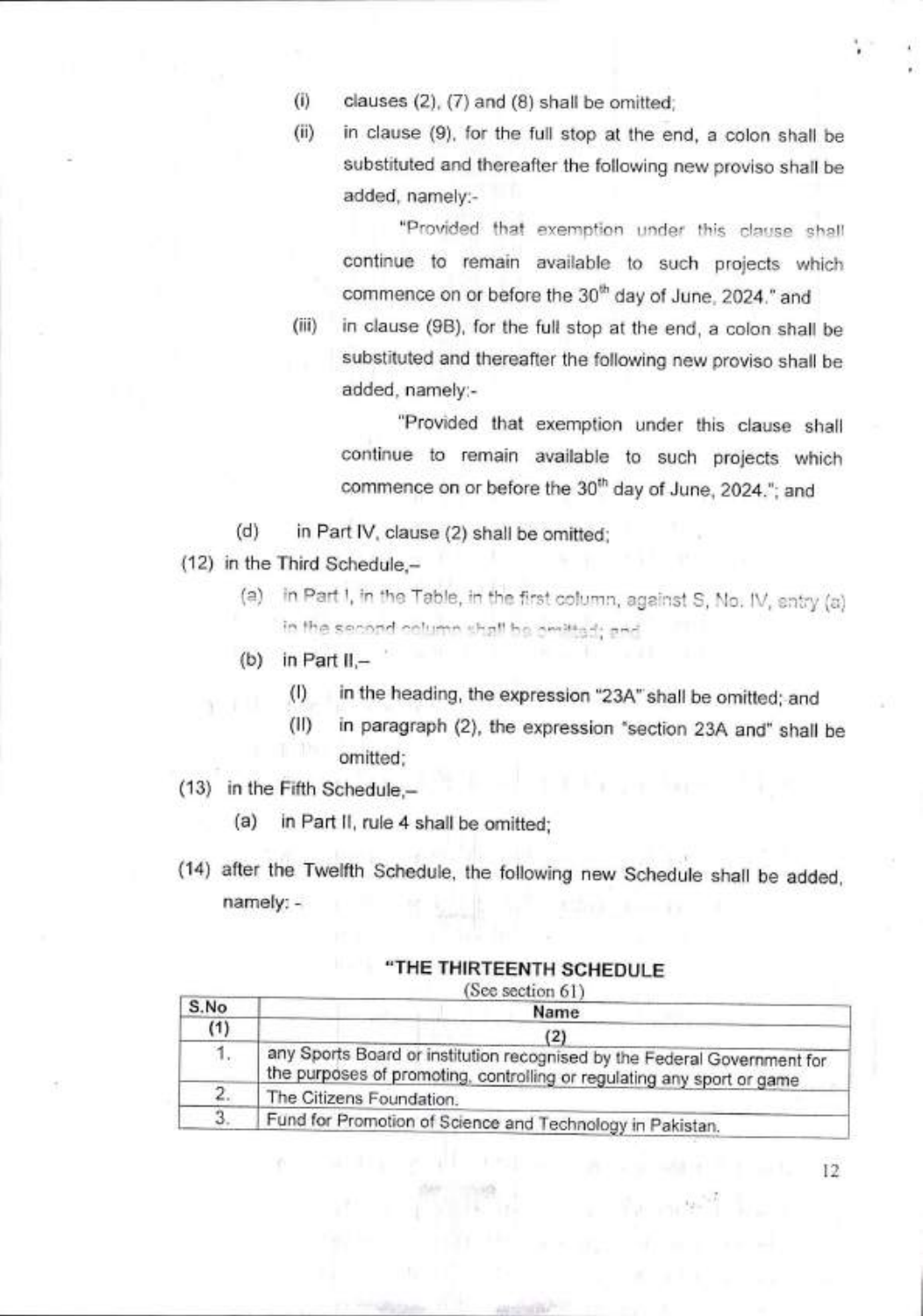| 4.  | Fund for Retarded and Handicapped Children.                                                                                                                                                                                                                                 |
|-----|-----------------------------------------------------------------------------------------------------------------------------------------------------------------------------------------------------------------------------------------------------------------------------|
| 5.  | National Trust Fund for the Disabled.                                                                                                                                                                                                                                       |
| 6.  | Fund for Development of Mazaar of Hazarat Burri Imam.                                                                                                                                                                                                                       |
| 7.  | Rabita-e-Islami's Project for printing copies of the Holy Quran.                                                                                                                                                                                                            |
| 8.  | Fatimid Foundation, Karachi.                                                                                                                                                                                                                                                |
| 9.  | Al-Shifa Trust.                                                                                                                                                                                                                                                             |
| 10. | Society for the Promotion of Engineering Sciences and Technology in<br>Pakistan.                                                                                                                                                                                            |
| 11. | Citizens-Police Liaison Committee, Central Reporting Cell, Sindh Governor<br>House, Karachi,                                                                                                                                                                                |
| 12. | ICIC Foundation.                                                                                                                                                                                                                                                            |
| 13. | National Management Foundation.                                                                                                                                                                                                                                             |
| 14. | Endowment Fund of the institutions of the Agha Khan Development<br>Network (Pakistan listed in Schedule 1 of the Accord and Protocol, dated<br>November 13, 1994, executed between the Government of the Islamic<br>Republic of Pakistan and Agha Khan Development Network. |
| 15. | Shaheed Zulfiqar Ali Bhutto Memorial Awards Society.                                                                                                                                                                                                                        |
| 16. | lobal Memorial Fund.                                                                                                                                                                                                                                                        |
| 17. | Cancer Research Foundation of Pakistan, Lahore.                                                                                                                                                                                                                             |
| 18. | Shaukat Khanum Memorial Trust, Lahore.                                                                                                                                                                                                                                      |
| 19. | Christian Memorial Hospital, Sialkot.                                                                                                                                                                                                                                       |
| 20. | National Museums, National Libraries and Monuments or institutions<br>declared to be National Heritage by the Federal Government.                                                                                                                                           |
| 21. | Mumtaz Bakhtawar Memorial Trust Hospital, Lahore.                                                                                                                                                                                                                           |
| 22. | Kashmir Fund for Rehabilitation of Kashmir Refugees and Freedom<br>Fighters.                                                                                                                                                                                                |
| 23. | Institutions of the Agha Khan Development Network (Pakistan) listed in<br>Schedule 1 of the Accord and Protocol, dated November 13, 1994,<br>executed between the Government of the Islamic Republic of Pakistan and<br>Agha Khan Development Network.                      |
| 24. | Azad Kashmir President's Mujahid Fund, 1972.                                                                                                                                                                                                                                |
| 25. | National Institute of Cardiovascular Diseases, (Pakistan) Karachi.                                                                                                                                                                                                          |
| 26. | Businessmen Hospital Trust, Lahore.                                                                                                                                                                                                                                         |
| 27. | Premier Trust Hospital, Mardan.                                                                                                                                                                                                                                             |
| 28. | Faisal Shaheed Memorial Hospital Trust, Gujranwala.                                                                                                                                                                                                                         |
| 29. | Khair-un-Nisa Hospital Foundation, Lahore.                                                                                                                                                                                                                                  |
| 30. | Sind and Balochistan Advocates' Benevolent Fund.                                                                                                                                                                                                                            |
| 31. | Rashid Minhas Memorial Hospital Fund.                                                                                                                                                                                                                                       |
| 32. | Any relief or welfare fund established by the Federal Government.                                                                                                                                                                                                           |
| 33. | Mohatta Palace Gallery Trust.                                                                                                                                                                                                                                               |
| 34. | Bagh-e-Quaid-e-Azam project, Karachi.                                                                                                                                                                                                                                       |
| 35. | Any amount donated for Tameer-e-Karachi Fund.                                                                                                                                                                                                                               |
| 36. | Pakistan Red Crescent Society.                                                                                                                                                                                                                                              |
|     | Bank of Commerce and Credit International Foundation for Advancement                                                                                                                                                                                                        |
| 37. | of Science and Technology.                                                                                                                                                                                                                                                  |
| 38. | Federal Board of Revenue Foundation.                                                                                                                                                                                                                                        |

SAADAT IUT Section Officer (A) Government of Pakistan Iglanutbad

۰,

72

13

 $\mathcal{Y}$ 

 $\alpha$